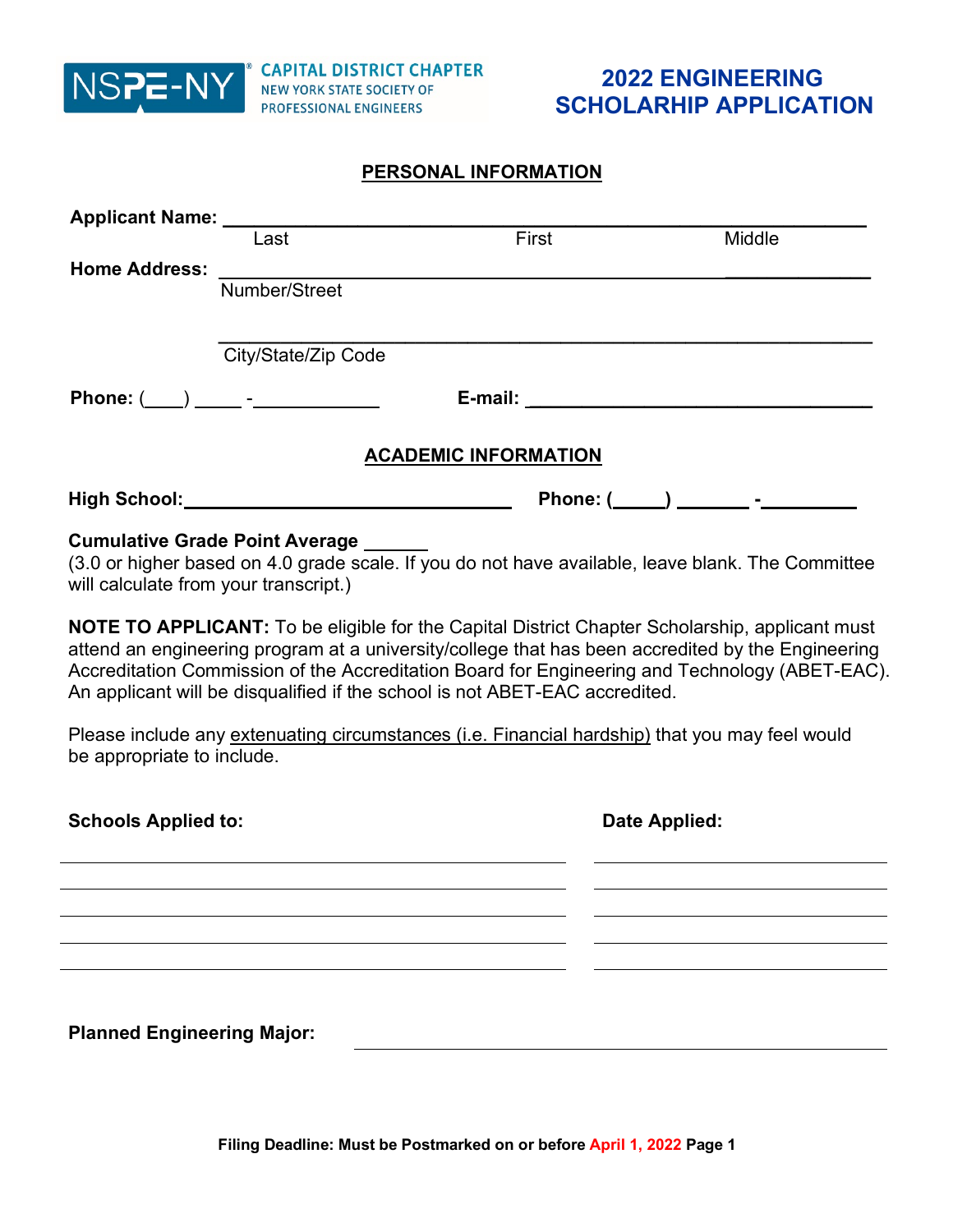

| <b>Applicant Name:</b> |  |
|------------------------|--|
|                        |  |

#### **Scholarship Applicant Authorization:**

I authorize 1) My school officials to give information about my academic records to NYSSPE – Capital District Chapter and NSPE. 2) Permission to use my name and photograph if selected as winner for public announcement.

Yes No \_\_\_\_\_

To the best of my knowledge, the information presented on this application is complete and true.

Applicant's Signature Date

# **ASSEMBLE the application in the following order. Do not use a report binder.**

**1.** Application **2.** Certification Page **3.** Official Transcripts (must be in sealed envelope)

#### **PLEASE be sure to include:**

**SAT Scores and Transcripts in a Sealed Envelope**

**Student's Senior Course Schedule** 

#### **PLEASE NOTE:**

Do NOT submit a resume, letters of recommendation, or academic program literature. Only information provided on the attached forms will be considered for scoring the application.

# **Principal/Guidance Counselor Certification:**

I certify that the academic information presented on this application is complete and true, and that the applicant meets the stated eligibility requirements.

**\_\_\_\_\_\_\_\_\_\_\_\_\_\_\_\_\_\_\_\_\_\_\_\_\_\_\_\_\_\_\_\_\_\_\_\_\_\_\_\_\_\_\_\_\_\_\_\_\_\_\_\_\_\_\_\_\_\_\_\_\_\_\_\_\_\_\_\_\_\_\_\_\_\_\_\_\_\_\_**

| Signature:    |                                                                                    |
|---------------|------------------------------------------------------------------------------------|
| Printed Name: | <b>MAIL THIS APPLICATION</b><br><b>BY April 1, 2022 TO:</b>                        |
| Title:        | Nikhil Bodhankar                                                                   |
| High School:  | <b>CDCNYSSPE Scholarship</b><br><b>BERGMANN</b>                                    |
|               | Architects   Engineers   Planners<br>2 Winners Circle, Suite 102, Albany, NY 12205 |
| Date:         |                                                                                    |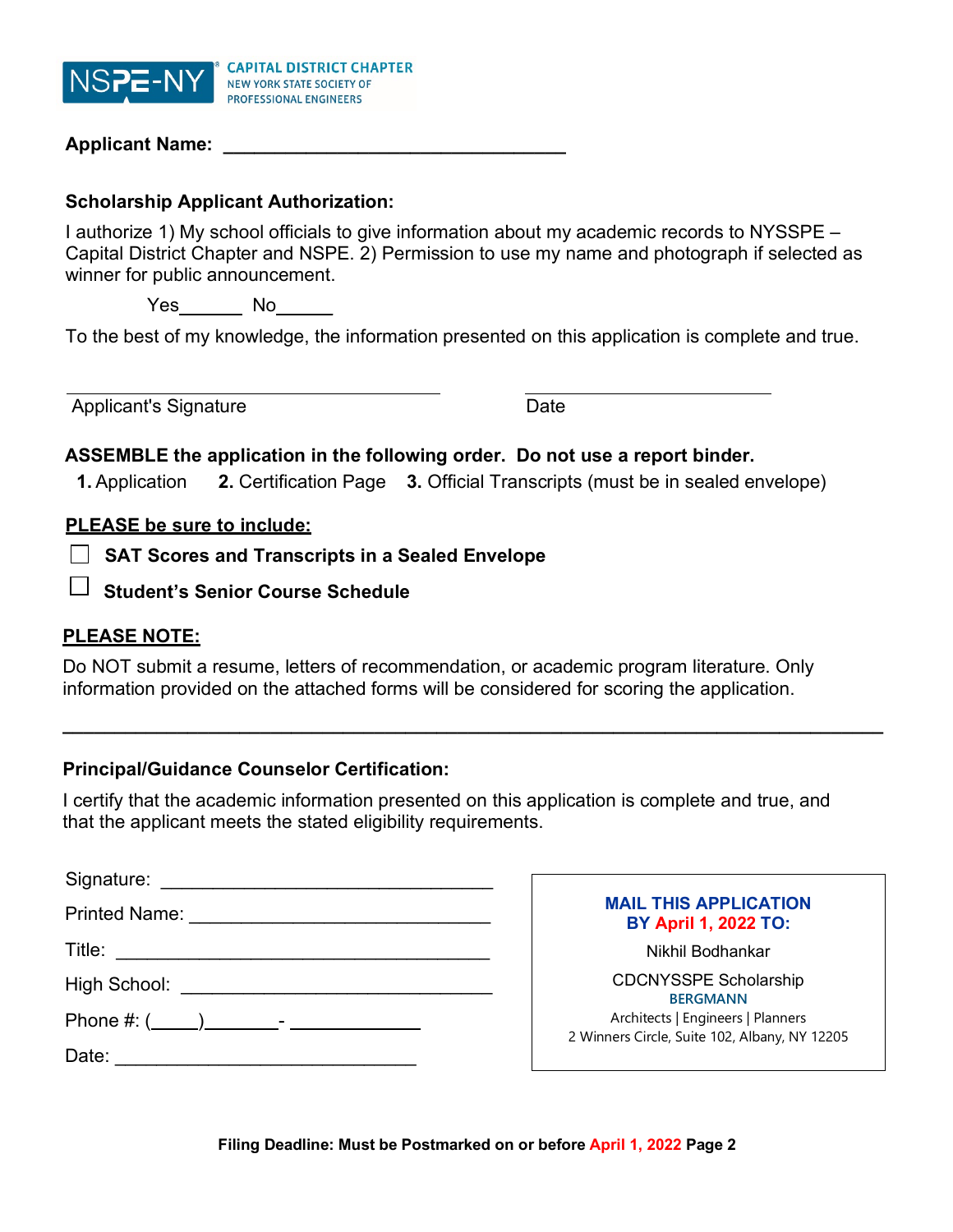#### *2022 Scholarship Application Continued*



Name:

| <b>ACTIVITY</b>                                                                                                                                            |           | <b>ACADEMIC YEAR</b> | (check year(s) of activity) |                                                                                                             |
|------------------------------------------------------------------------------------------------------------------------------------------------------------|-----------|----------------------|-----------------------------|-------------------------------------------------------------------------------------------------------------|
|                                                                                                                                                            | Sophomore | Junior               | Senior                      |                                                                                                             |
| <b>Technical Extracurricular Activities and Achievements</b>                                                                                               |           |                      |                             | <b>EXAMPLES</b>                                                                                             |
| 1                                                                                                                                                          |           |                      |                             |                                                                                                             |
| $\overline{c}$                                                                                                                                             |           |                      |                             | Computer Club, Science Club, Math Club,                                                                     |
| 3                                                                                                                                                          |           |                      |                             | Science Olympics, State Science Fair                                                                        |
| $\overline{\mathbf{4}}$                                                                                                                                    |           |                      |                             |                                                                                                             |
| 5                                                                                                                                                          |           |                      |                             |                                                                                                             |
| 6                                                                                                                                                          |           |                      |                             |                                                                                                             |
| $\overline{7}$<br>8                                                                                                                                        |           |                      |                             |                                                                                                             |
| Non-Technical Extracurricular Activities and Achievements                                                                                                  |           |                      |                             |                                                                                                             |
|                                                                                                                                                            |           |                      |                             | Band Member, Sports Team Manager,                                                                           |
| $\mathbf{1}$                                                                                                                                               |           |                      |                             | Cheerleader, Sports Team Member, Debate                                                                     |
| $\sqrt{2}$                                                                                                                                                 |           |                      |                             | Team, Student Advisor, Drill Team, Student<br>Council, Language Club, Yearbook, Leadership                  |
| 3                                                                                                                                                          |           |                      |                             | Competition                                                                                                 |
| 4                                                                                                                                                          |           |                      |                             |                                                                                                             |
| $\sqrt{5}$                                                                                                                                                 |           |                      |                             |                                                                                                             |
| 6                                                                                                                                                          |           |                      |                             |                                                                                                             |
| $\overline{7}$                                                                                                                                             |           |                      |                             |                                                                                                             |
| Special Recognition and Honors (Sponsor Organization, Name of Award, Reason)                                                                               |           |                      |                             | Academic Competition, High School Award,                                                                    |
|                                                                                                                                                            |           |                      |                             | National Merit Semifinalist, Athletic Award, Industry<br>Award, Non Profit Institution Award, College Board |
| $\overline{2}$                                                                                                                                             |           |                      |                             | AP Scholar, Language Award, Scholarship Awards,                                                             |
| 3                                                                                                                                                          |           |                      |                             | College or University Award, Math Award, Science                                                            |
| $\overline{\mathbf{4}}$                                                                                                                                    |           |                      |                             | Award, Government Award, National Honor Society,<br>School Award, Who's Who, Community/Religious            |
| 5                                                                                                                                                          |           |                      |                             | activity                                                                                                    |
| In the following space, please indicate why you are interested in a career in engineering:<br>(only information provided in this space will be considered) |           |                      |                             |                                                                                                             |
|                                                                                                                                                            |           |                      |                             |                                                                                                             |
|                                                                                                                                                            |           |                      |                             |                                                                                                             |
|                                                                                                                                                            |           |                      |                             |                                                                                                             |
|                                                                                                                                                            |           |                      |                             |                                                                                                             |
|                                                                                                                                                            |           |                      |                             |                                                                                                             |
|                                                                                                                                                            |           |                      |                             |                                                                                                             |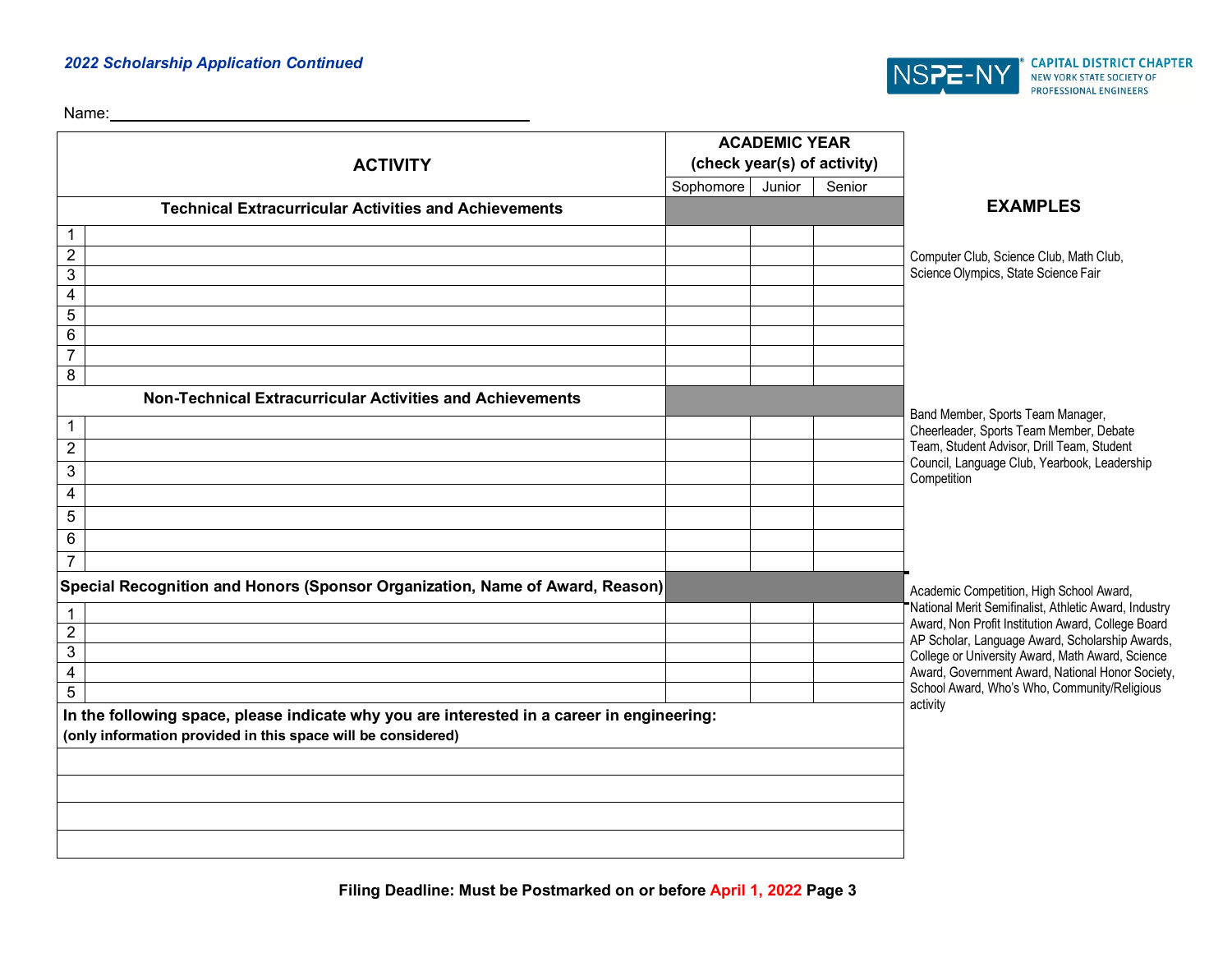#### *2022 Scholarship Application Continued*

<u> 1980 - Johann Barn, mars ann an t-Amhain Aonaich an t-Aonaich an t-Aonaich ann an t-Aonaich ann an t-Aonaich</u>



Name:

| <b>ACTIVITY</b>                                                                                                                          | Academic Year<br>(check year(s) of activity) |        |        |  |
|------------------------------------------------------------------------------------------------------------------------------------------|----------------------------------------------|--------|--------|--|
|                                                                                                                                          | Sophomore                                    | Junior | Senior |  |
| <b>Major Elected Class Officer or Equivalent</b>                                                                                         |                                              |        |        |  |
| <b>Class President</b>                                                                                                                   |                                              |        |        |  |
| <b>Student Council President</b>                                                                                                         |                                              |        |        |  |
| Captain Varsity Sports Team (Sport:                                                                                                      |                                              |        |        |  |
| Editor:<br>Yearbook<br>School Newspaper                                                                                                  |                                              |        |        |  |
| Other:                                                                                                                                   |                                              |        |        |  |
| Other:                                                                                                                                   |                                              |        |        |  |
| Other:                                                                                                                                   |                                              |        |        |  |
|                                                                                                                                          |                                              |        |        |  |
| <b>Other Elected or Appointed Class Offices</b>                                                                                          |                                              |        |        |  |
| Class / Student Council Vice President                                                                                                   |                                              |        |        |  |
| Class / Student Council Secretary                                                                                                        |                                              |        |        |  |
| Class / Student Council Treasurer                                                                                                        |                                              |        |        |  |
| <b>Student Council Rep</b>                                                                                                               |                                              |        |        |  |
| Other:                                                                                                                                   |                                              |        |        |  |
| Other:                                                                                                                                   |                                              |        |        |  |
|                                                                                                                                          |                                              |        |        |  |
| <b>Other Elected or Appointed Offices</b>                                                                                                |                                              |        |        |  |
| Club Officer (Club/Office:                                                                                                               |                                              |        |        |  |
| Music Leader (Instrument/Group:                                                                                                          |                                              |        |        |  |
| Science Olympiad Team Leader                                                                                                             |                                              |        |        |  |
| School Newspaper/Yearbook Officer (Office:                                                                                               |                                              |        |        |  |
| Other:                                                                                                                                   |                                              |        |        |  |
| Other:                                                                                                                                   |                                              |        |        |  |
| Other:                                                                                                                                   |                                              |        |        |  |
| Extra Special Merit (Published article, national competition winner, patent award, national technical competition<br>top finalist, etc.) |                                              |        |        |  |
|                                                                                                                                          |                                              |        |        |  |
|                                                                                                                                          |                                              |        |        |  |
|                                                                                                                                          |                                              |        |        |  |
|                                                                                                                                          |                                              |        |        |  |
|                                                                                                                                          |                                              |        |        |  |
|                                                                                                                                          |                                              |        |        |  |
|                                                                                                                                          |                                              |        |        |  |